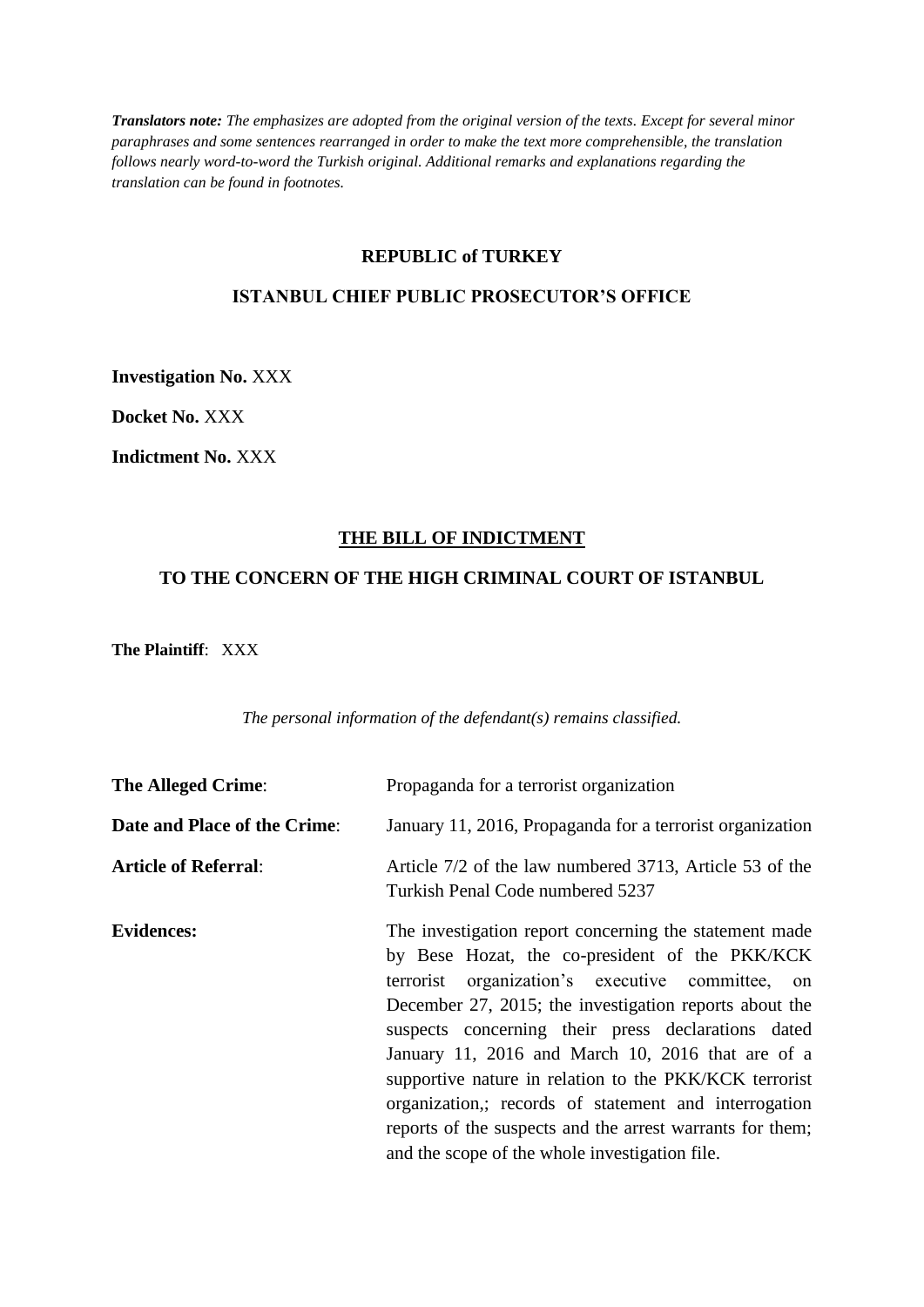### **THE EXAMINATION OF THE INVESTIGATION DOCUMENTS:**

On the date of **January 11, 2016,** 1128 people in total including the suspect XXX working at XXX University, whose personal information is stated above, published the following *declaration that supports the terrorist organization PKK/KCK<sup>1</sup>* :

*We will not be a party to this crime! Em ê nebin hevparên vî sûcî!*

*As academics and researchers of this country, we will not be a party to this crime!*

*The Turkish state has effectively condemned its citizens in Sur, Silvan, Nusaybin, Cizre, Silopi, and many other towns and neighborhoods in the Kurdish provinces to hunger through its use of curfews that have been ongoing for weeks and by the attacks carried out in these settlements with heavy weapons and equipment that would only be mobilized in wartime, the right to life, liberty, and security, and in particular the prohibition of torture and ill-treatment protected by the constitution and international conventions have been violated.*

*This deliberate and planned massacre is in serious violation of Turkey's own laws, international customary law, mandatory rules of international law and the international treaties to which Turkey is a party.*

*We demand the state immediately to abandon its deliberate massacre and deportation policy imposed on the peoples of the region, particularly the Kurdish people, to lift the curfew, punish those who are responsible for human rights violations, and compensate those citizens who have experienced material and psychological damage and for this purpose, to give independent national and international observers access to the region and allow them to monitor and report on the incidents.*

 $\overline{\phantom{a}}$ 

<sup>&</sup>lt;sup>1</sup> Translators note: The Turkish version of the declaration and the English version that has been published by Academics for Peace contain minor phrasal differences between each other. As the prosecutor examines the Turkish and English versions seperately, it was seen necessary to introduce the text in a version that reflects the Turkish version more precisely. The Engish version published by Academics for Peace can be found in the following sections.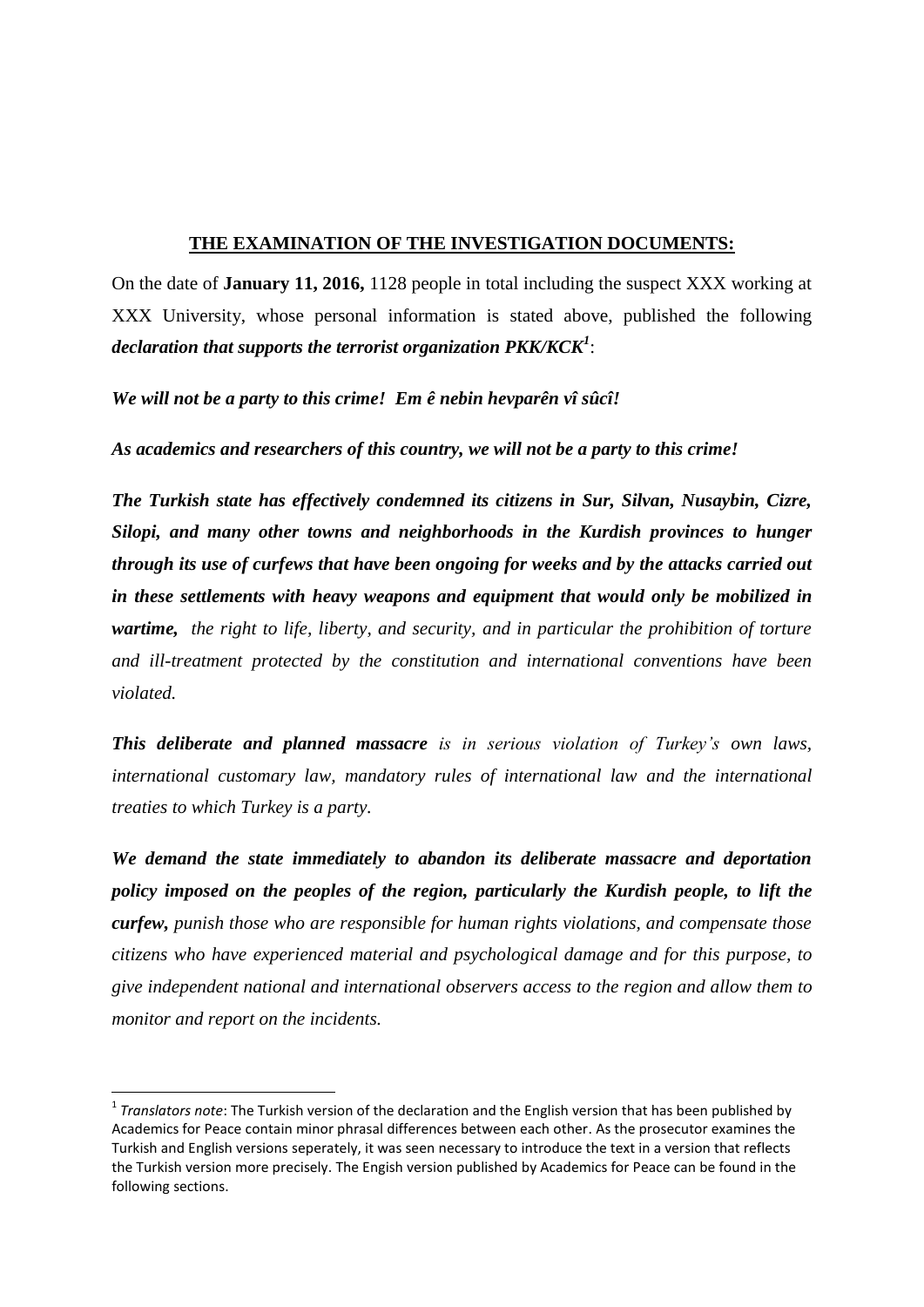*We demand the government to prepare the conditions for negotiations and create a road map that would lead to a lasting peace which includes the demands of the Kurdish political will. We demand inclusion of independent observers from broad sections of society in these negotiations and we also declare our willingness to volunteer as observers. We oppose suppression of any kind of the opposition.*

*We, as academics and researchers working on and/or in Turkey, declare that we will not be a party to this massacre by remaining silent and demand an immediate end to the violence perpetrated by the state and we promise to continue advocacy with political parties, the parliament, and international public opinion until our demands are met.*

**As can be clearly understood from the content of the published statement, the so-called peace declaration has the nature of explicit propaganda for the terrorist organization PKK/KCK.**

It is understood that the essential intention of the declaration is **to forge public opinion in favour of an end to the operations that have been initiated by the security forces in the regions, where so-called declarations of "self-governance" were made, with the purpose of cleansing the regions of the terrorists and ensuring peace and prosperity for the residents of the region**. Therefore, our Chief Public Prosecutor's Office has initiated an investigation numbered 2016/5734 based on the crime "propaganda for a terrorist organization"

While our Chief Public Prosecutor's Office, in the process of carrying out the investigation numbered 2016/5734, had started to take statements of the suspects that have signed the declaration, it is determined that **the suspects Esra Mungan, Kıvanç Ersoy, Muzaffer Kaya, and Meral Camcı have issued a press statement that has the nature of giving the message "We stand behind our declaration" and whose essential intention is to continue to carry out propaganda for the PKK terror organization with the purpose of preventing the other suspects from withdrawing their signatures and of publicly showing that they are still able to challenge the Republic of Turkey**.

In the mentioned press release dated March 10, 2016, it is stated that:

*"As Academics for Peace, we have been the target of a campaign of false accusations and intimidation since the 11th of January 2016, when we made public our declaration titled "We*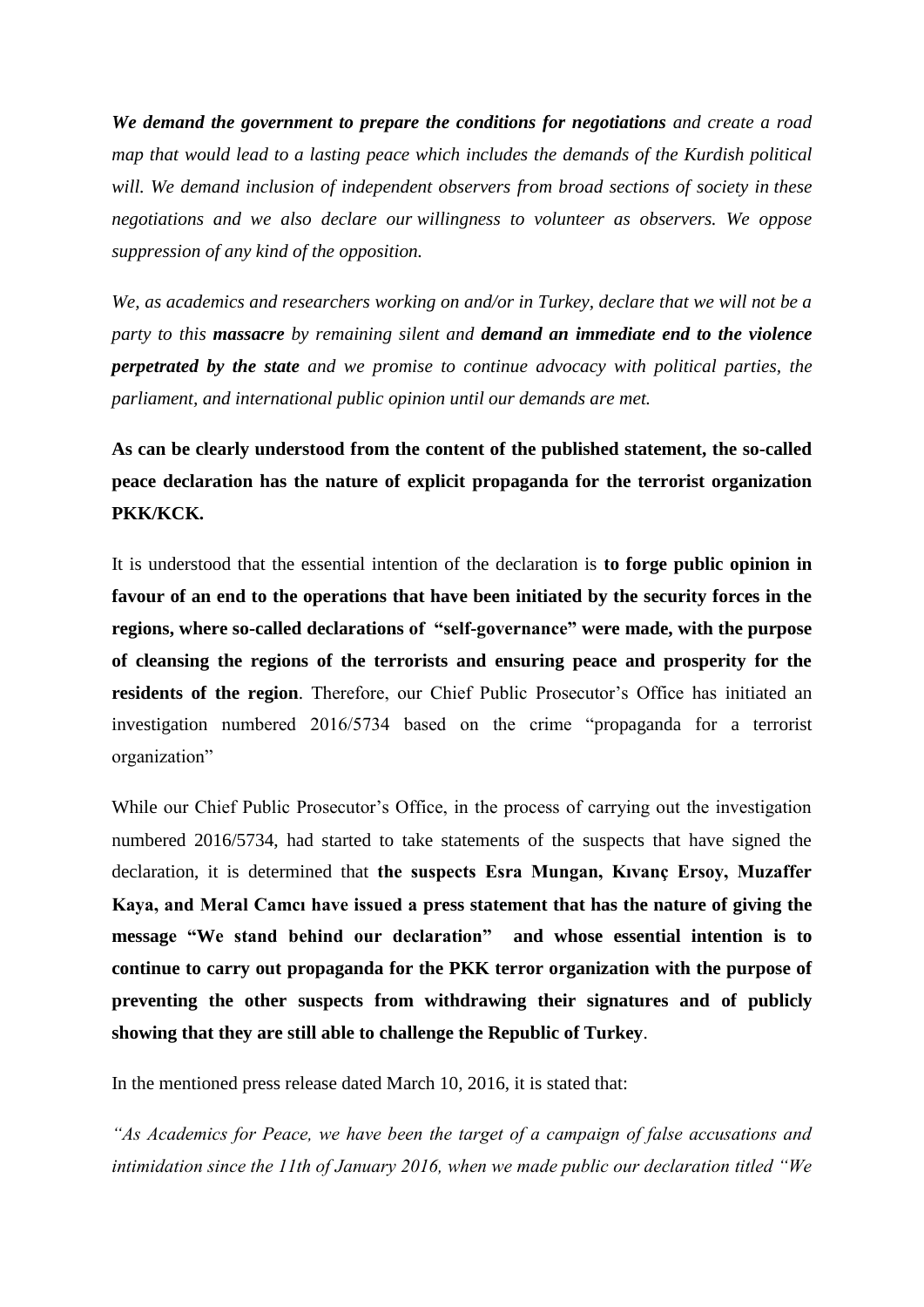*will not be party to this crime." The vilification which we faced, verging on death threats against some signatories, was intended, first and foremost, to get us expelled from institutions of higher education, so that our voices could no longer be heard. However our colleagues who embraced our demands for peace and democracy have entered into solidarity with us and gave us support. One of the most tangible expressions of this support was that the number of signatories, which was 1128 on the 11th of January, rose to 2212 within a week thereafter. Especially in these days when the Istanbul Public Prosecutor's Office is initiating legal action against us in order to step up the pressure, it is heartening to see that, as signatories, we are firmly united around our demand for peace.*

*Since the 11th of January, as a consequence of the acquiescence of many university administrations in the instructions of the Higher Educational Council, disciplinary actions without any legal basis have been taken against many of the signatories. Many signatories have been arbitrarily fired from their jobs, their offices and homes searched, and some detained by the police. Since the 11th of January, [as of 10 March] at least 9 dismissals, 5 resignations, 464 disciplinary investigations, 27 suspensions, 153 criminal investigations and 33 detentions have been recorded at public universities [of which there are 109]. At private universities [of which there are 84], at least 21 faculty members have been sacked, 1 was forced to retire and 43 face disciplinary investigation.*

*However, the issue which really sears our hearts today, and which should be resolved with the utmost urgency, is the establishment of the conditions for peace in the country. Since the past two months, the state of war in the Kurdish areas has raged with all its might, and only ruins remain of the cities and towns where the state claims to have conducted "cleansing" operations. Ruins where all living beings as well as history have been destroyed and where only human bones and unrecognizably charred bodies are being recovered.* 

*Since the beginning of this week [starting the 7th of March], the Istanbul Public Prosecutor's Office has started the process of legal investigations, even though they have not yet decided what charges will be levelled against us [the signatories]. However, we, as the Academics or Peace, would like to affirm that we will not step back, in spite of all the threats against our lives or our careers. We will act in accordance with the responsibility which befalls us as academics and researchers of this country. We will continue to strive with all our might, both for academic freedoms and for the institution of a lasting peace.*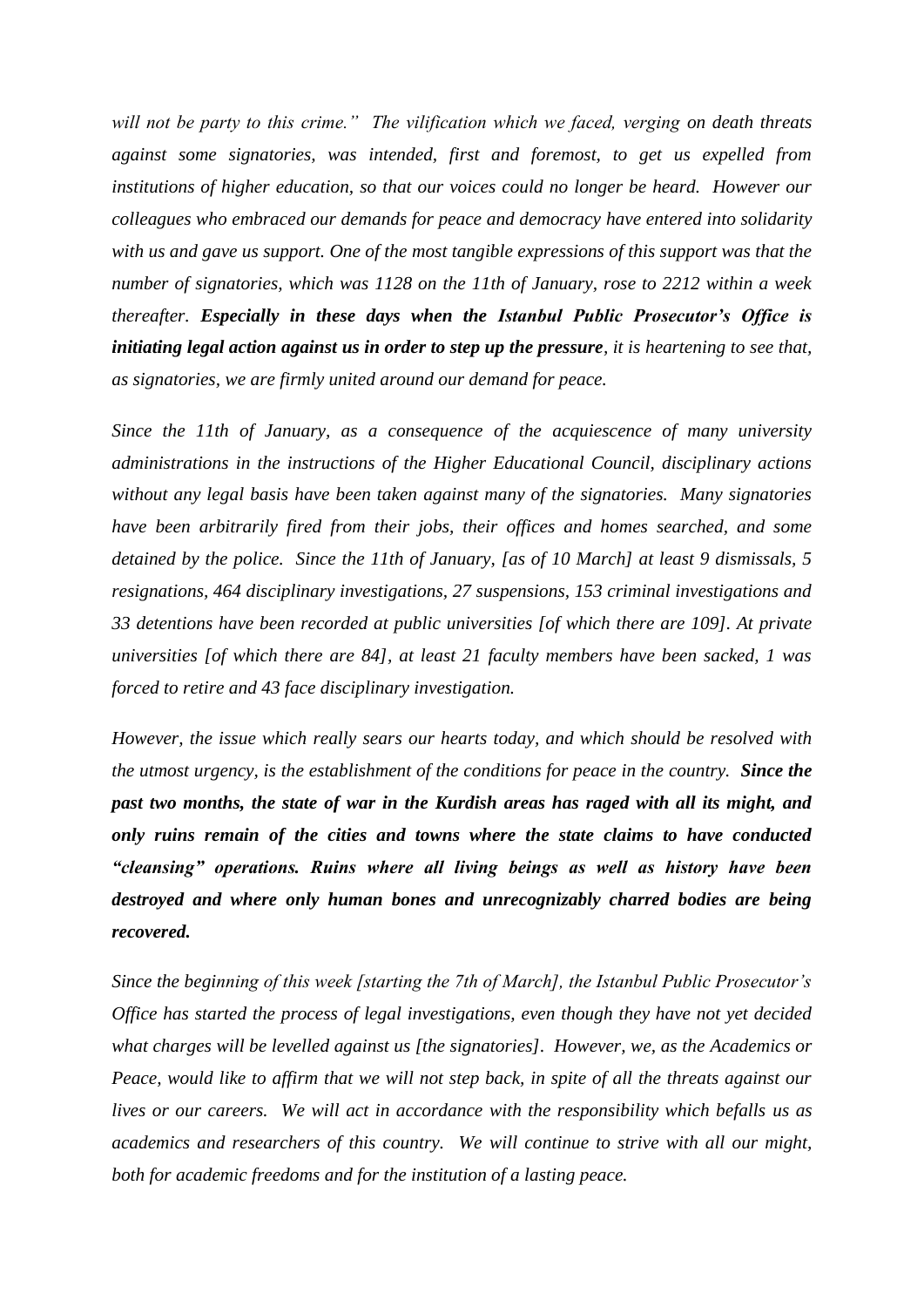*We therefore declare that we will accompany and establish solidarity with all our colleagues who face legal action and we will closely follow all such cases in the courts. Starting from next week, we will keep academic vigil at Sur and the other towns which have undergone destruction. We will stage teach-ins in front of universities which have laid off signatories of the Academics for Peace statement.* 

*We know that the pressure brought to bear on academics asking for peace is part and parcel of the attempt at purging the universities of any dissident opinion. We are determined to wage a legal battle against this intended purge, to protect our academic domain for intellectual output, and to continue to loudly voice our demand for peace."*

### **The summary of the legal statement of the suspect given at the date of XXX:**

*The suspect has stated: "I hereby deny all of the accusations. I will not answer each of the individual questions. Instead, I am going to give a single answer covering all the questions". Then the suspect has been asked if s/he sees PKK/KCK as a terrorist organization.*

*The suspect has been reminded that the declaration s/he has signed contains the expression "We demand the state to abandon its deliberate massacre and deportation imposed on the peoples of the region, particularly the Kurdish people", then s/he has been asked "what the actual intention and meaning of this expression is and who in her/his idea had committed the massacre" and "if s/he thinks that the Republic of Turkey has committed a massacre?",*

*The suspect has been reminded that the declaration that s/he has signed contains the expression "we demand (the state) to compensate those citizens who have experienced material and psychological damage" and "for this purpose we demand the state to give independent national and international observers access to the region and allow them to monitor and report on the incidents" and s/he has been asked "in the name of who s/he has demanded the mentioned observers and compensations",*

*The suspect has been reminded that the declaration that s/he has signed contains the expression "…has effectively condemned its citizens… to hunger… and by the attacks carried out in these settlements with heavy weapons and equipment that would only be mobilized in wartime, the right to life, liberty, and security, and in particular the prohibition of torture and ill-treatment protected by the constitution and international*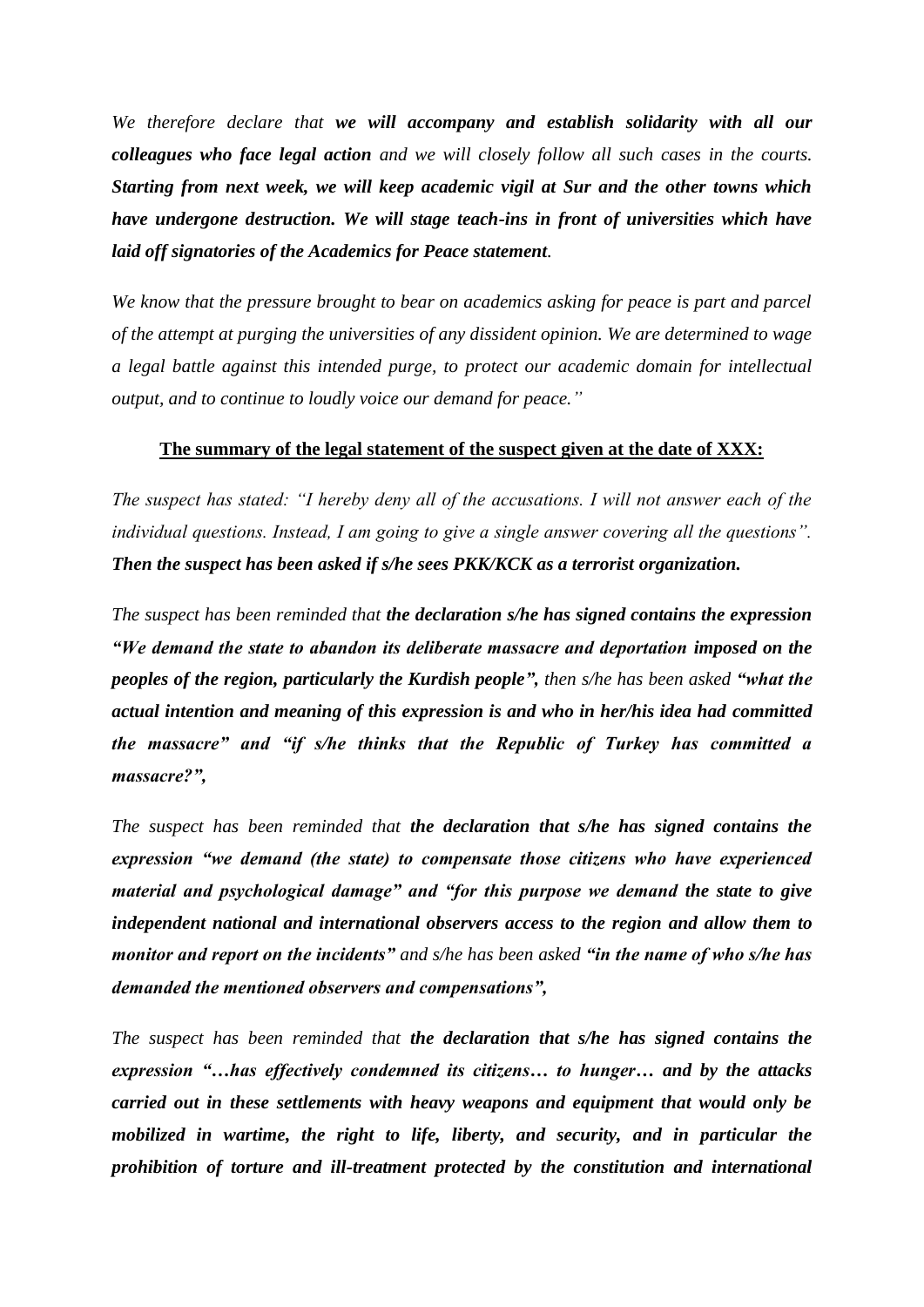# *conventions have been violated" and s/he has been asked "who actually violates and hinders the use of these rights".*

The suspect has declared "I have signed the mentioned declaration dated January 11, 2016 for the purpose of the establishment of the right to peaceful co-existence. The mentioned declaration falls under the scope of freedom of thought and expression and it does not constitute a crime. The other questions that are directed at me are explicitly contrary to the provision mentioned in the Article 25/2 of the Constitution assuring that no one can be compelled to reveal her/his opinions and thoughts. I hereby deny the alleged accusation".

# **In order to understand the real intention behind the declarations that aim to make propaganda for the terrorist organisation, it is necessary to evaluate the period preceding the time that the declarations were publicized and the period in which the declarations were published:**

In Turkey, as a result of the conflicts that have commenced in the 1980's and that have endured for more than 30 years, approximately between 40,000 and 100,000 lives were lost and an incontrovertible amount of economic loss has occurred. The legal regulation that aims to solve the long lasting Eastern and South-Eastern problem was submitted to the approval of the President of the Republic by the Grand National Assembly of Turkey on July 11, 2014 and after approval by Abdullah Gül, President of the Republic on July 15, it was published in the Official Gazette under the name of "Law on Ending Terror and Strengthening Social Integration". The law specified the specific works to be carried out by the government of the Republic of Turkey as part of this solution process.

In order to explain the solution process to the public, commissions composed of writers, academics and artists that would actively work on the seven regions of the country and carry out regional meetings were constituted and these commissions were introduced to the public on April, 4th.

While this process was pursued by the government of the Republic of Turkey despite all kinds of obstructions and difficulties like the attempt on February the  $7<sup>th</sup>$ , on the 22th of July 2015, two police officers were martyred by being shot in the neck by the PKK in their homes in Ceylanpınar, Şanlıurfa as a so-called retaliation against the suicide bomb attack organized by the terrorist organization ISIS in Suruç, Şanlıurfa on the date of July 20, 2015.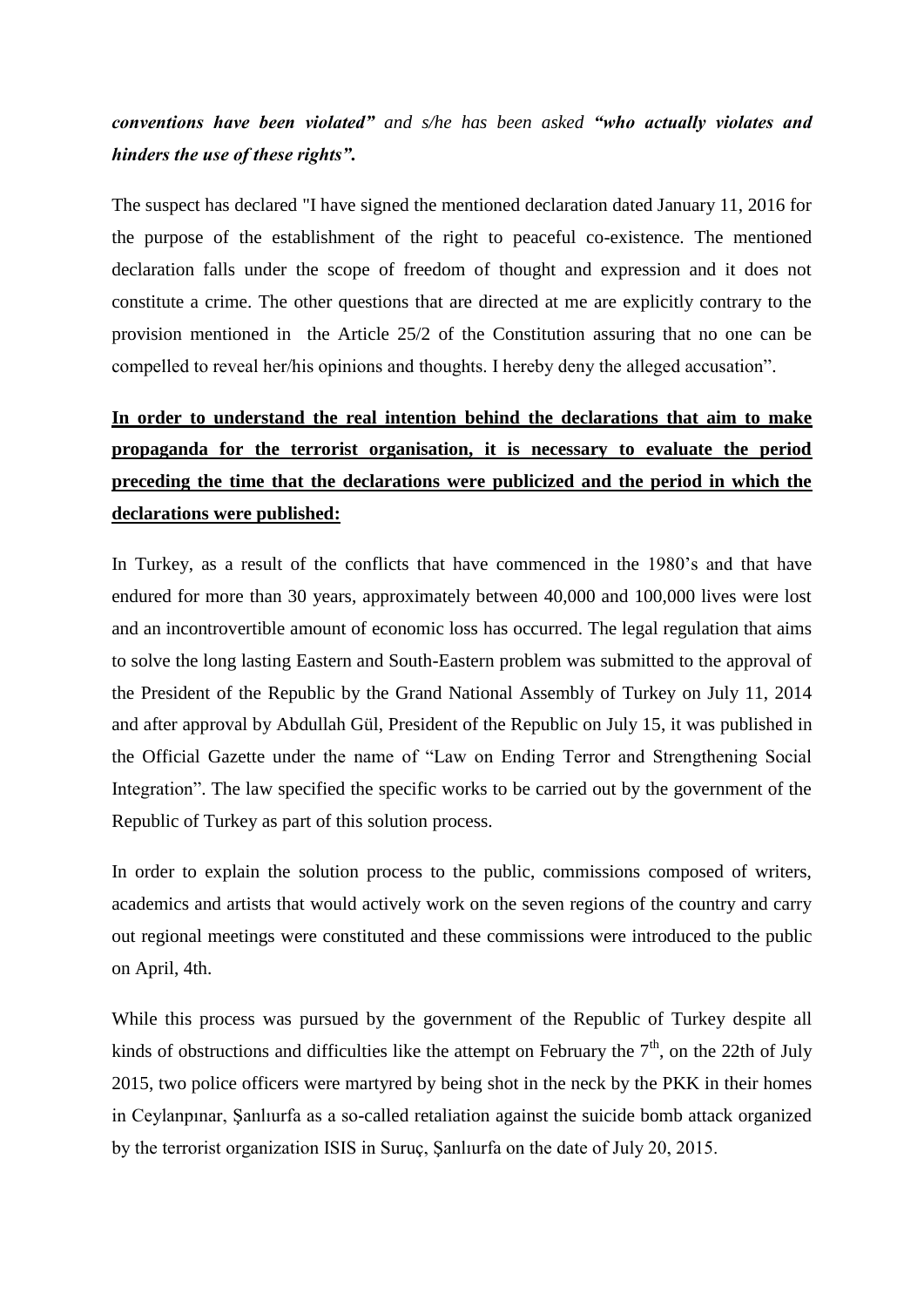After this assault, the terrorist organization PKK started to dig trenches, build barricades and set up bombed traps at the entrances of districts and on streets in order to hinder the security forces from entering these districts and to position themselves at an advantage in the conflict against these security forces.

In this context, the first incident occurred on August 7, 2015 as the security forces that had arrived at the Başak and Barbaros districts of Silopi, Şırnak in order to fill up the mentioned trenches were attacked by the terrorist members of the organisation using rocket launchers and long-barrelled weapons.

On August 10, 2015, the so-called "**self-governance**" was declared in the province of Şırnak by the so-called Popular Assembly of Şırnak of the terrorist organization PKK/KCK. Following this, on the 12th of August, 2015, following the statement by the terrorist organization PKK/KCK, so-called "**self-governances**" were declared in Silopi, Cizre and Nusaybin.

**On December 22, 2015, Bese Hozat**, the Co-Chairperson of the Executive Council of the terrorist organization PKK/KCK made a statement via media under the control of the organisation, saying "**The literate and democratic circles should support the selfgovernances**" which actually bears the nature of a directive addressed to the suspects.

At the extraordinary congress held by **The Democratic Society Congress (DTK)** on **December 27, 2015**, **the so-called declaration of self-governance consisting of 14 articles** was published.

Following this declaration, it is seen that same so-called "self-governances" were declared in Yüksekova District of Hakkari Province, Varto and Bulanık districts of Muş Province, Edremit and İpekyolu Districts of Van Province, Sur, Silvan and Lice Districts of Diyarbakır Province, Doğubeyazıd District of Ağrı Province, Hizan District of Bitlis Province, the Province of Batman, the Districts of Gülsüyu and Gazi of İstanbul Province and that in order to hinder the security forces to enter these so-called self-governed regions, trenches were dug, barricades built and bombed traps set up by members of the terrorist organization.

In the following period, upon the directives of the Official Governors, curfews were declared from time to time in the regions of the so-called self-governance and operations were commenced by the security forces in order to cleanse these regions of terrorists.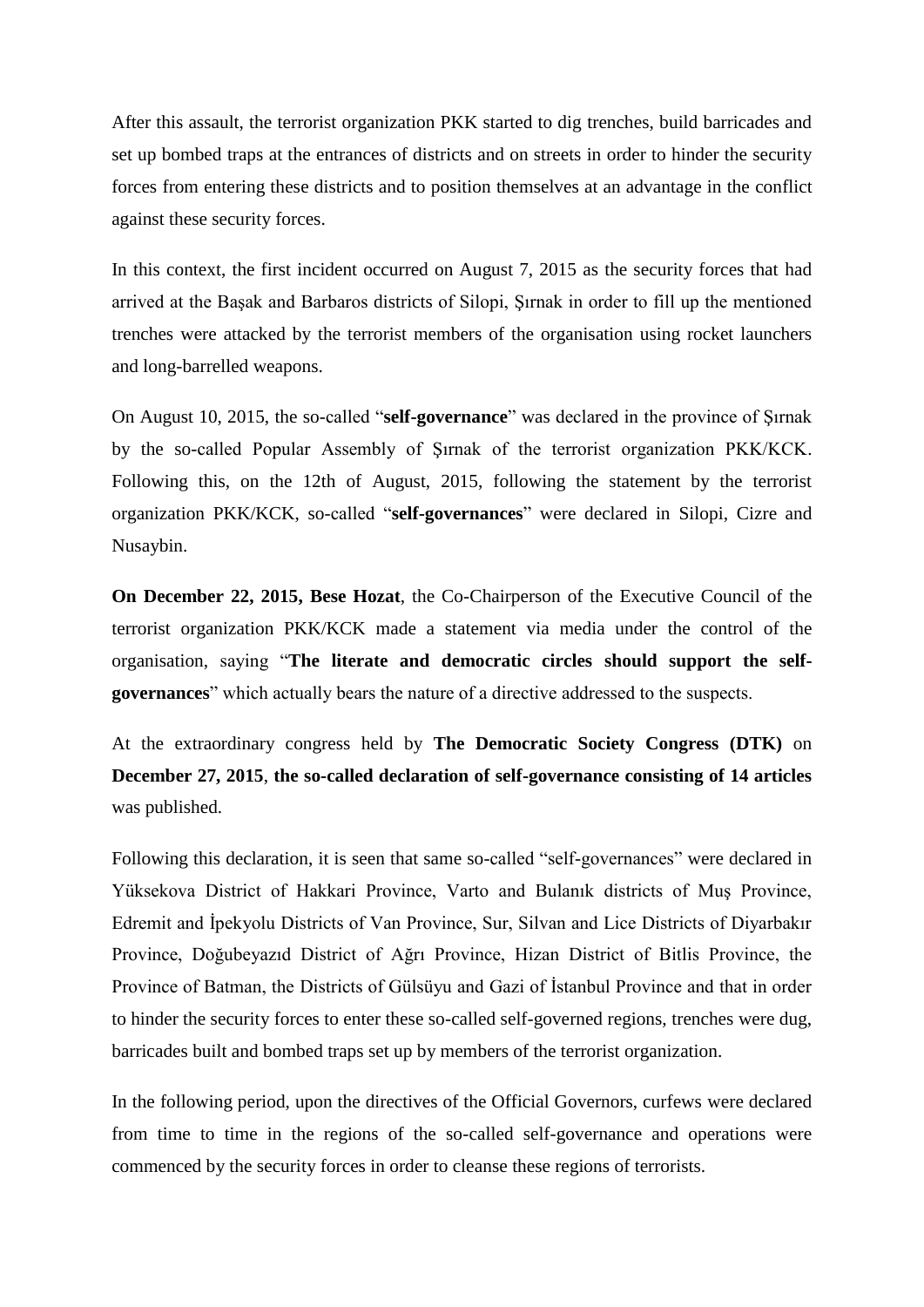At the current stage, it appears that the operations have been finished in the İdil District of Şırnak Province and Sur District of Diyarbakır Province.

Regarding the mentioned operations, the press release by the Turkish Armed Forces on its official website, [www.tsk.tr,](http://www.tsk.tr/) dated March 9, 2016 and numbered BA-66/16, reports that:

*"On February 16, 2016, relying on the directive issued by the Prime Ministry dated December 13, 2015, and upon the reinforcement demand of the Governorate of Şırnak pursuant to the Article 11/d of the Law for Provincial Administration numbered 5442, an operation together with the forces of the General Directorate of Security was commenced in order to end the activities of the separatist terrorist organization and to re-establish public security, order and peace,*

*As a result of the operation finished on March 08, 2016, 113 members of the separatist terrorist organization were neutralized, 192 barricades were dismantled and removed, 71 trenches were filled up, 428 improvised explosives were destroyed, and 249 weapons were seized together with 4,731 pieces of ammunition belonging to these weapons, 16 walkietalkies and 451 kg of materials to be used in the production of improvised explosives,*

*Detailed security searches, the dismantling and filling up of existing barricades and trenches, the defusing of improvised explosives in the region continue to be carried out, and as of today ((March 09, 2016) 7 more members of the separatist terrorist organization have been neutralized as a result of the security search activities and the total number of terrorists that have been neutralized has risen up to 120".*

And in the press release dated March 10, 2016 and numbered BA-67/16, it was reported that;

*"The joint operation that was commenced in order to end the activities of the separatist terrorist organization and to re-establish public security, order and peace on December 18, 2015 together with the forces of General Directorate of Security, upon the reinforcement demand of the Governorate of Diyarbakır on December 17, 2015 pursuant to the Article 11/d of the Law for Provincial Administration numbered 5442 has been finished on the date of March 09, 2016,*

*As a result of this operation, 279 members of the separatist terrorist organization were neutralized, 206 barricades were dismantled and removed, 7 trenches were filled up, 365*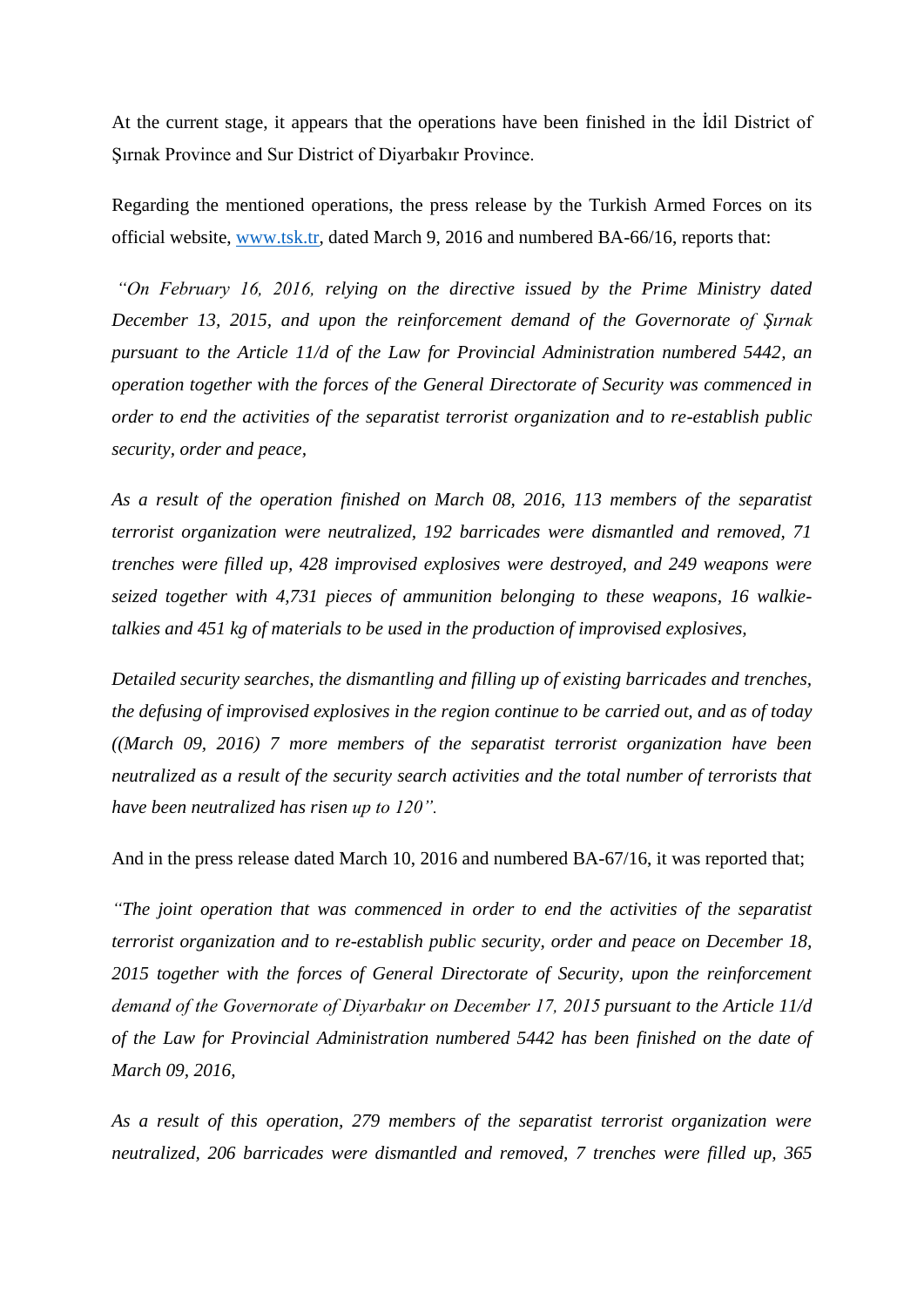*improvised explosives were destroyed, and 504 weapons were seized together with 48,048 pieces of ammunition belonging to these weapons, 10 walkie-talkies and 3470 kg of materials to be used in the production of improvised explosives,*

*Detailed security search, the dismantling and filling up of the existing barricades and trenches, the defusing of improvised explosives in the region continue to be carried out".*

*During the period in which the operations were being carried out* by the security forces *in order to cleanse those regions in which the terrorist organization PKK/KCK had declared so-called "self-governance" from terrorists and to ensure the peace and prosperity of the local communities*;

**On December 22, 2015**, **Bese Hozat, the Co-Chairperson of the Executive Council of the terrorist organization PKK/KCK** made a statement via media under the control of the organisation, saying "**The literate and democratic circles should support the selfgovernances**",

At the extraordinary congress held by **The Democratic Society Congress (DTK)** on **December 27, 2015**, **the so-called declaration of self-governance consisting of 14 articles** was published, and immediately after this, on January 11, 2016, the declarations that are subjected to our investigation were publicized.

# **GENERAL EVALUATION REGARDING THE DECLARATIONS PUBLICIZED ON JANUARY 11, 2016 AND MARCH 10, 2016:**

The initiative called Academics for Peace has been organizing, since 2012, activities aimed at the solution of the problem in eastern and southeastern Turkey on the so-called principles of "peace and democracy". Simultaneous to the calls of the leaders of the PKK/KCK on their militants, since the end of 2015, to resist the so-called "violent massacre and genocide" committed by the state in the settlements located in the eastern and southeastern provinces of Turkey, to stir up revolts and declare self-governances, the Academics for Peace initiative mobilized and submitted the petition "We Will Not Be a Party to This Crime" with the support of domestic and foreign academics. By organizing defamation campaigns against the Republic of Turkey, its government, judiciary, army and security forces using press and media, they have carried out propaganda for the armed terrorist organization PKK/KCK in a way that justifies or promotes its methods including force, violence and threats.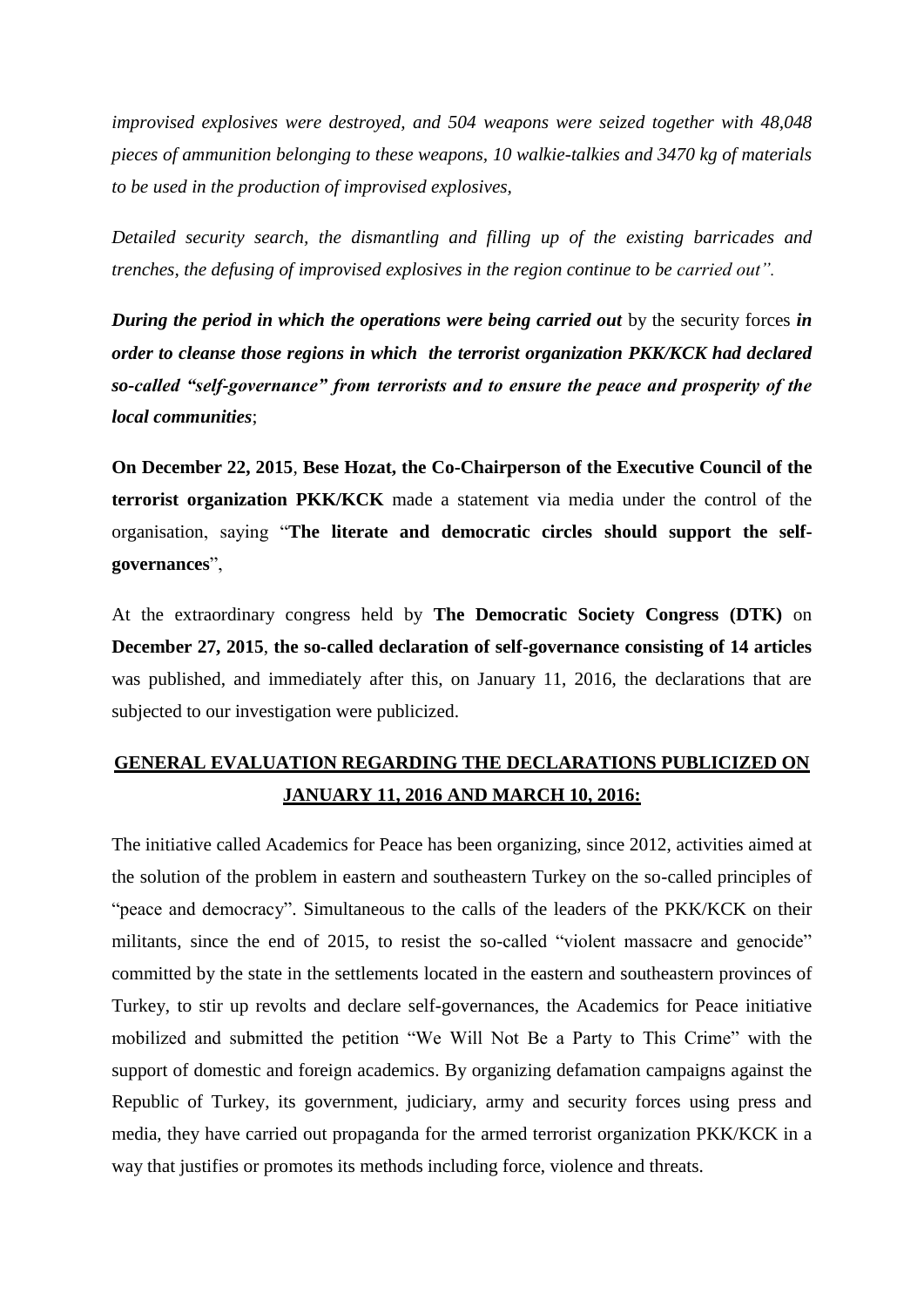When examined from a historical perspective and within a cyclical approach, the text of the declaration, both in respect of its preparation period and timing and of its content, appears as a theoretical component of the acts of violence committed by the terrorist organization PKK/KCK in the settlements located in eastern and southeastern Turkey. It is clear that the plan for the settlements in eastern and southeastern Turkey depicted in the declaration is completely delusional and without any solid foundation and that the declaration has initiated a campaign of incrimination and been used as a tool for propaganda. The fact that the declaration was publicized in the period when the PKK started its bloody assaults on security forces and civilians bears a particular importance within the context of the incident.

Following the propaganda for said terror organization by means of the publicized declaration signed by persons with academic titles, whose opinions are highly regarded in society due to the scientific studies they carry out, the state officials unavoidably became concerned and uneasy about the intensification of terrorist activities in the country. By influencing its audiences on domestic and international platforms through several media organs, the declaration was intended to and used to manipulate the instances occurring in eastern and southeastern Turkey, to spread false, baseless and malicious news through disinformation and information pollution, **to target the Republic of Turkey, its government, its army and security forces by depicting the state not as a sovereign entity but rather as an "illegitimate, destructive power" through counter-propaganda, and to legitimize the methods of force, violence and threat of the armed terrorist organization PKK/KCK and consequently, to carry out propaganda in favour of actions that adopt these methods.**

Further, the propaganda carried out through the mentioned declaration aims to throw the country into turbulence and to obtain the control over the thoughts of people considered as respondents and interlocutors in the field by affecting them, prompting them to take an active stance and demoralizing the public in general.

The mentioned academics have intentionally published manipulated and distorted information via several media organs by misrepresenting the measures taken by the government, army and the security forces aimed at safeguarding the territorial integrity of the country and preventing crime by blaming Turkey for *"… practically condemning people to hunger and thirst under the name of curfew", "…attacking these settlements with heavy weapons and equipment that would only be mobilized in wartime", "… violating*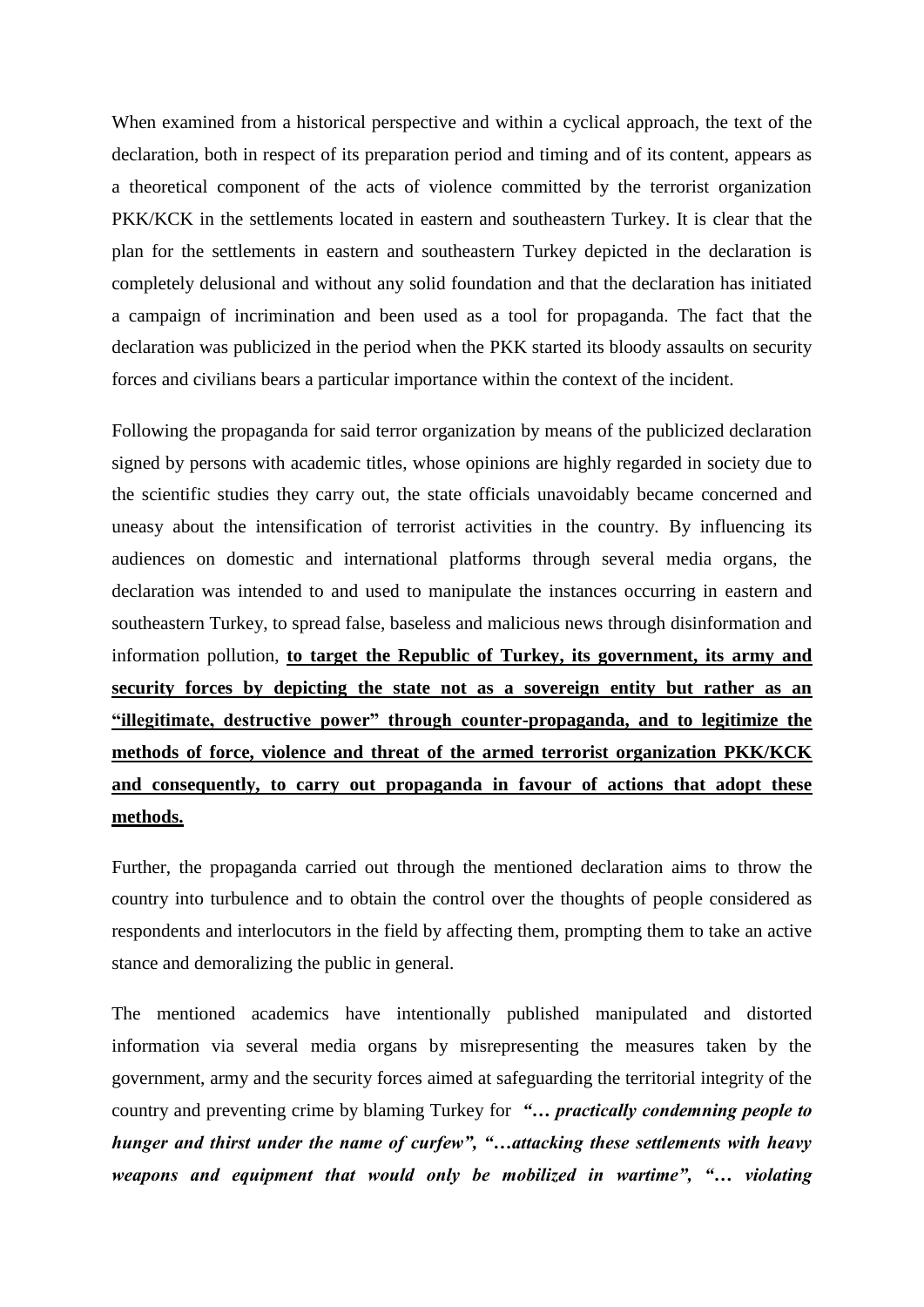*particularly the right to life, liberty, and security, and in particular the prohibition of torture and ill-treatment that have been protected by the constitution and international conventions that Turkey has undersigned", "… this deliberate and planned massacre is in serious violation of Turkey's own laws and international treaties to which Turkey is a party, the international customary law and the binding norms of international law".* They went further and carried out a propaganda campaign against the Republic of Turkey and in favour of the armed terrorist organisation PKK/KCK by asking *"…the state to abandon its deliberate massacre and deportation of Kurdish and other peoples in the region. We also demand the state to lift the curfew, punish those who are responsible for human rights violations, and compensate those citizens who have experienced material and psychological damage. For this purpose we demand that independent national and international observers to be given access to the region and that they be allowed to monitor and report on the incidents", "…the government to prepare the conditions for negotiations and create a road map that would lead to a lasting peace which includes the demands of the Kurdish political movement", "…the state to immediately end to the violence it perpetrates against its citizens"*. It is important to note here that sustaining a democratic society requires securing the territorial integrity and public safety of the Republic of Turkey, maintaining the people's sense of integrity and togetherness, establishing the public order and security and preventing such kinds of crimes.

*Even though the academics that signed the declaration in question, playing a special role as bearing the title of scientists, had the right to express their reactions within the borders defined by the law and in a manner that respects the dignity, honour, prestige and rights of the Republic of Turkey, they instead made propaganda for the terrorist organisation by preparing a declaration that contains dishonouring expressions and that manipulates and distorts the factual truths and they have therefore committed a crime.*

Upon reading the declaration, people will be unaware of the methods of force, violence and threat that the PKK has employed in the region for years*. Especially foreign people who are ignorant or indifferent to the realities of the region or who carry out activities against Turkey despite their knowledge of the issue, perceive the incident as "an assault and massacre carried out by the state against innocent and oppressed people of the region" and spread this interpretation through chains of dissemination. When the text is attentively examined, it is obvious that the academics that signed the mentioned declaration have deliberately resorted*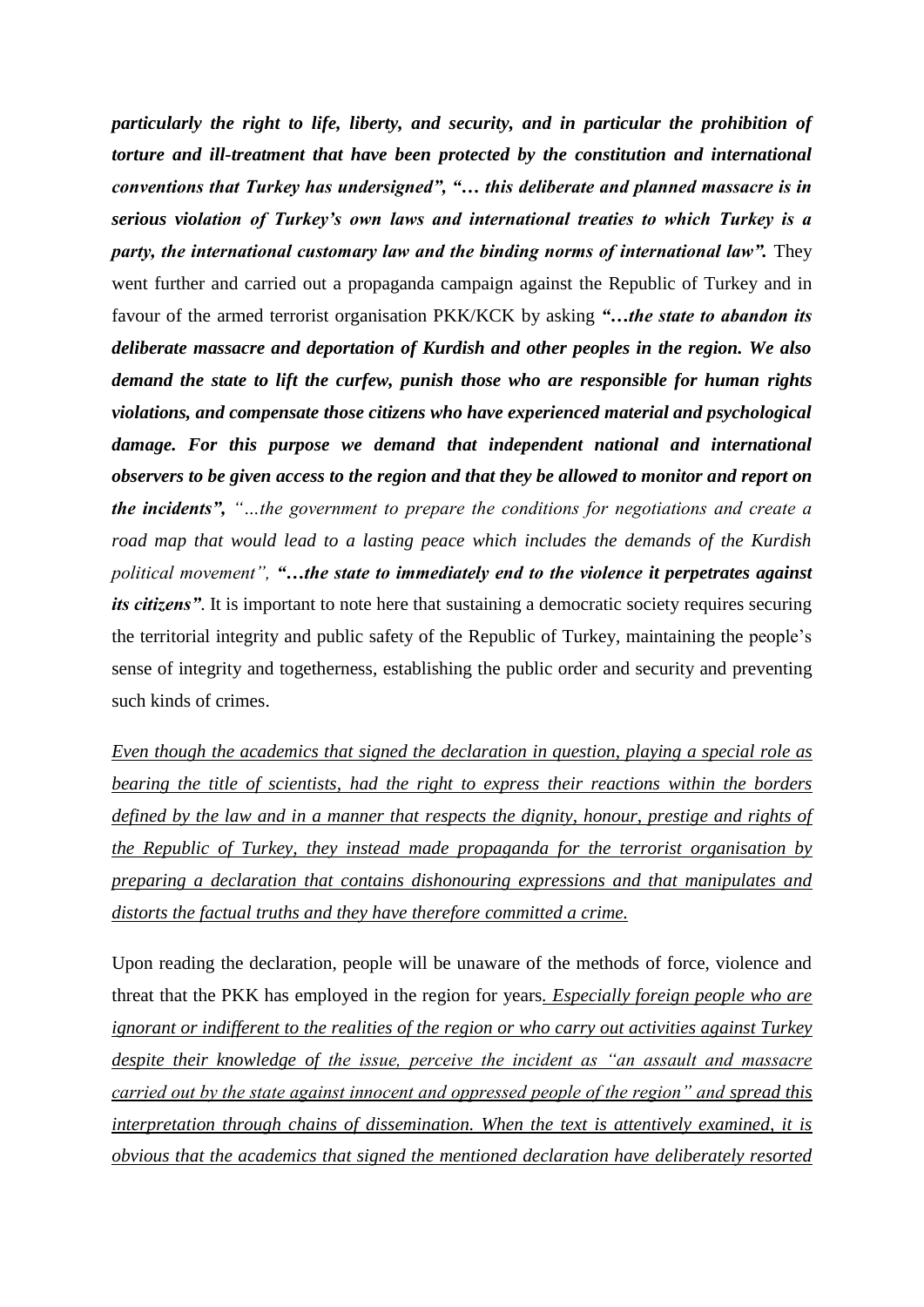*to this method and exceeded the borders of criticism, that they have meticulously chosen the terms and concepts used and that they have sought to legitimise the armed terrorist organisation PKK/KCK through the messages they aimed to convey.*

It is also seen that those academics that signed the declaration without reading it thoroughly and understood that the content of the text exceeds the limits of criticism have stated that "They have subsequently understood that the declaration adopts an attitude that is partial and far from serving the aim of attaining peace".

**The academics that prepared the declaration have deliberately changed some of the expressions and concepts in the foreign language versions of the text. Through professional touches in the texts they submitted to the foreigners, they have taken pains to carry out propaganda for the PKK/KCK in a way that legitimizes its methods of force, violence and threat or that promotes the adoption of these methods.**

The texts of the declaration shall therefore be examined.

# **The English version of the declaration goes as follows:**

As academics and researchers of this country, we will not be a party to this crime!

The Turkish state has effectively condemned its citizens in Sur, Silvan, Nusaybin, Cizre, Silopi, and *many other towns and neighborhoods in the Kurdish provinces* to hunger through its use of curfews that have been ongoing for weeks. It has attacked these settlements with heavy weapons and equipment that would only be mobilized in wartime. As a result, the right to life, liberty, and security, and in particular the prohibition of torture and ill-treatment protected by the constitution and international conventions have been violated.

This deliberate and planned massacre is in serious violation of Turkey's own laws and international treaties to which Turkey is a party. These actions are in serious violation of international law.

We demand the state to abandon its deliberate massacre and deportation of Kurdish and other peoples in the region. We also demand the state to lift the curfew, punish those who are responsible for human rights violations, and compensate those citizens who have experienced material and psychological damage. For this purpose we demand that independent national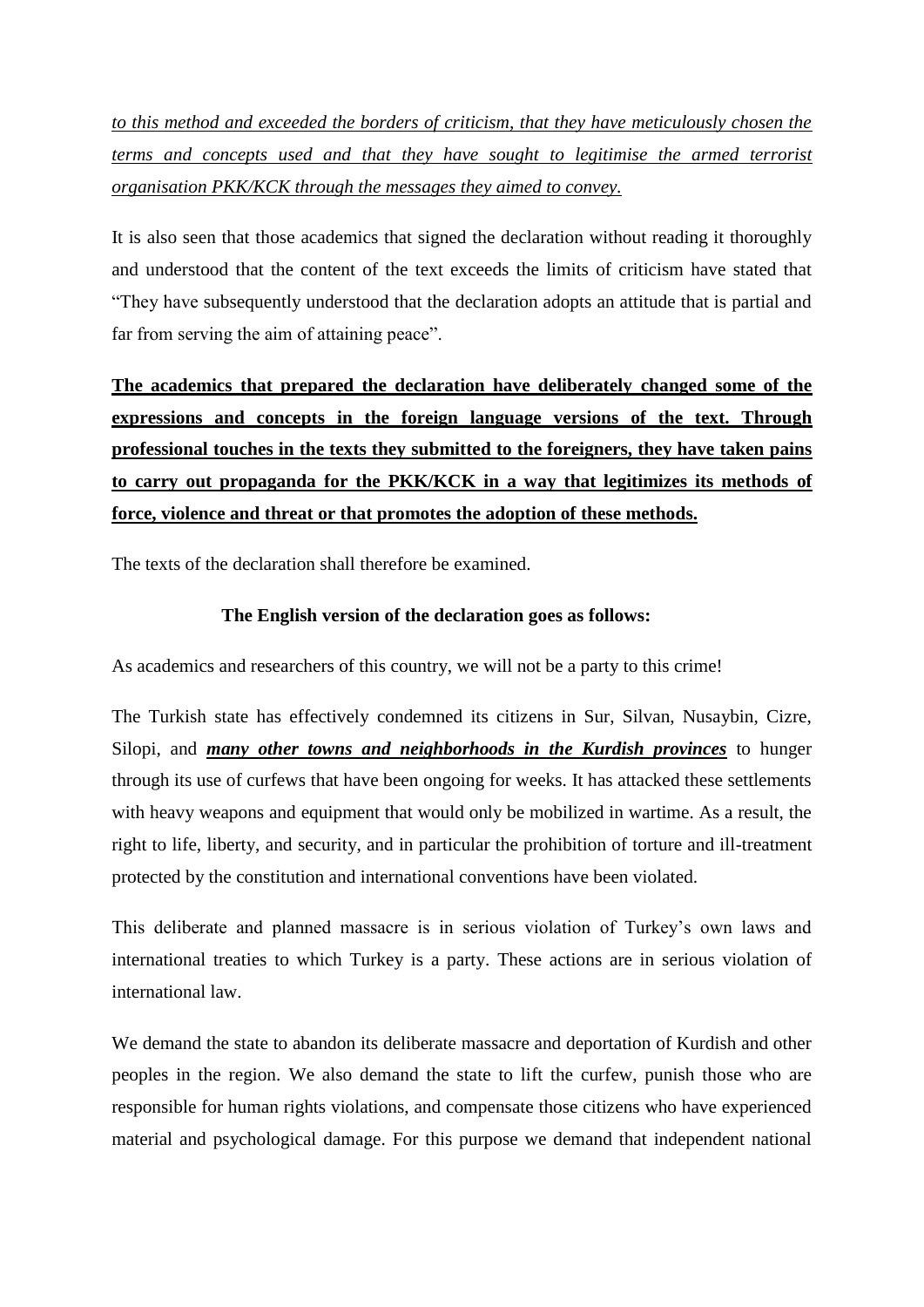and international observers to be given access to the region and that they be allowed to monitor and report on the incidents.

We demand the government to prepare the conditions for negotiations and create a road map that would lead to a lasting peace which includes the demands of *the Kurdish political movement*. We demand inclusion of independent observers from broad sections of society in these negotiations. We also declare our willingness to volunteer as observers. We oppose suppression of any kind of the opposition.

We, as academics and researchers working on and/or in Turkey, declare that we will not be a party to this massacre by remaining silent and demand an immediate end to the violence perpetrated by the state. We will continue advocacy with political parties, the parliament, and international public opinion until our demands are met. $<sup>2</sup>$ </sup>

*When the English version of the text is examined, it is seen that a discriminatory and separatist discourse has been employed by referring to the phrase "the provinces of Kurdistan"<sup>3</sup> , a term that PKK/KCK uses to signify the eastern and southeastern provinces of Turkey. Similarly, the phrase "Kurdish political will" in the Turkish version has been replaced with the phrase "Kurdish political movement". The declaration that is the product of a scenario that aims to create a perception within the international public that there exists a political and geographical region called "Kurdistan" in Turkey and that the PKK, the organiser of acts of terror in eastern and southeastern Turkey, is the representative of the "Kurdish political movement", has aimed to make propaganda for the terrorist organisation that works towards the disintegration of the territorial integrity of the Republic of Turkey and to gain domestic and international support in favour of the organisation.*

It should not be forgotten that the PKK, especially after the arrest of Abdullah Öcalan, the leader of the organisation, has spent much effort in the international arena to be accepted and addressed as the "legitimate will and the political representative of Kurdish people". At that very point, it must be stressed that the Academics for Peace initiative has the manner of an organisation that, under a legal cloak, aims to execute the decisions taken by the PKK.

 $\overline{\phantom{a}}$ 

<sup>2</sup> *Translators note:* The original text is followed by a Turkish translation of the declaration.

<sup>3</sup> *Translators note:* Here it s important to note that the English version of the declaration that was publicized by the Academics for Peace initiative does not include the phrase "Kurdistan". But while translating the English version to Turkish, the prosecutor has taken the phrase "Kurdish provinces" in the English version as the "provinces of Kurdistan" and used this inexact translation as an evidence.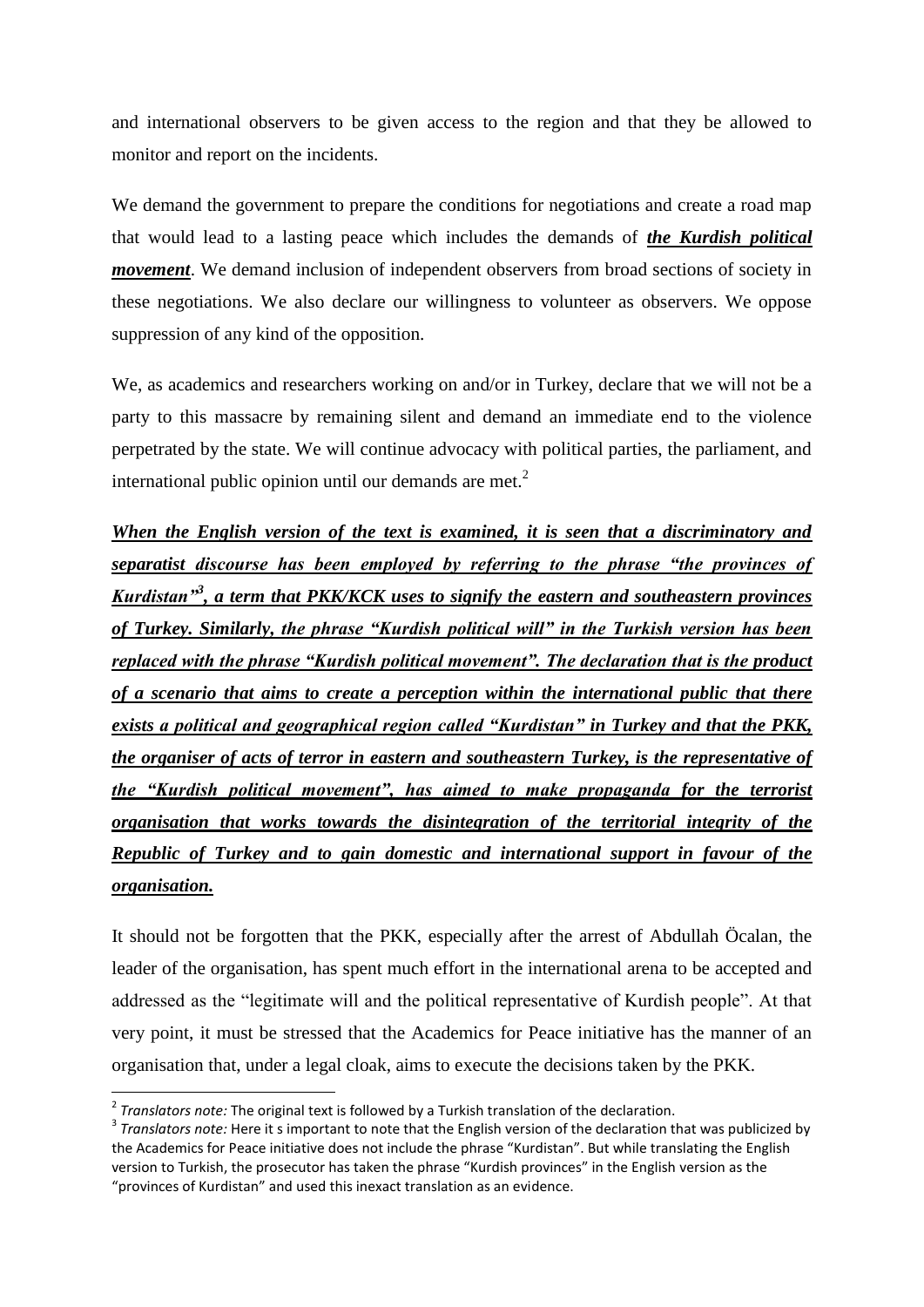Again, it must be stressed that the PKK, in accordance with its "Serhildan" theory, recently started planning activities with an aim to deeply influence its audience by voicing its "democratic rights demands" in a way that is seemingly in conformity with the laws but contrary to their essence in its substance; and it must be stressed that the declaration publicized by Academics for Peace initiative must be evaluated within this context.

It is probably beyond doubt that the academics that legitimize the destructive activities of the terrorist organisation that seeks to establish a new political authority by abolishing the political will of the Republic of Turkey in the mentioned region, using heavy machine-guns, mortars, rocket launches, anti-aircraft guns, demolition bombs enhanced by chemical and physical components, trying to prevent the security forces from entering and controlling the self-governance regions by digging up trenches and setting up traps, harming state officials and civilians by entering into conflict on the streets and accusing the state/government which aims to establish order in the region by reference to its sovereignty, to carry out a deliberate and planned "massacre", *are aware of* the meanings and equivalents of these concepts and expressions in the domestic and international law and of *what it means to invite international "independent observers"* to a sovereign state in order to solve its domestic problems. Besides, while making propaganda for the legitimisation of the terrorist organisation, the mentioned academics have not hesitated to sign an accusation that targets the Republic of Turkey, its Government, judiciary, army and security forces.

*It should not be glossed over that this community of academics, which, in order to draw a veil over the assaults carried out against the Turkish army and security forces, accuses the Republic of Turkey, its government, army and security forces for committing a massacre, more openly, for "massively exterminating/slaying" the people of the region, has taken on the duty to become the seeming legal protector of the PKK/KCK that aims to neutralize and wipe out the governmental institutions in the region.*

Including under-developed countries, no state or government in the world fighting terrorist organisations shall deem the statements of persons that accuse it of committing a "massacre", that degrade it or make propaganda in a way that legitimates or promotes the methods of force, violence and threat of terrorist organisations that aim to abolish its existence, within the borders of freedom of thought or the right to critique. *For example, an academic would not be able to accuse the United States of America or any member state of the European Union of carrying out a massacre against Al-Qaida and ISIS, whom they have actively been fighting.*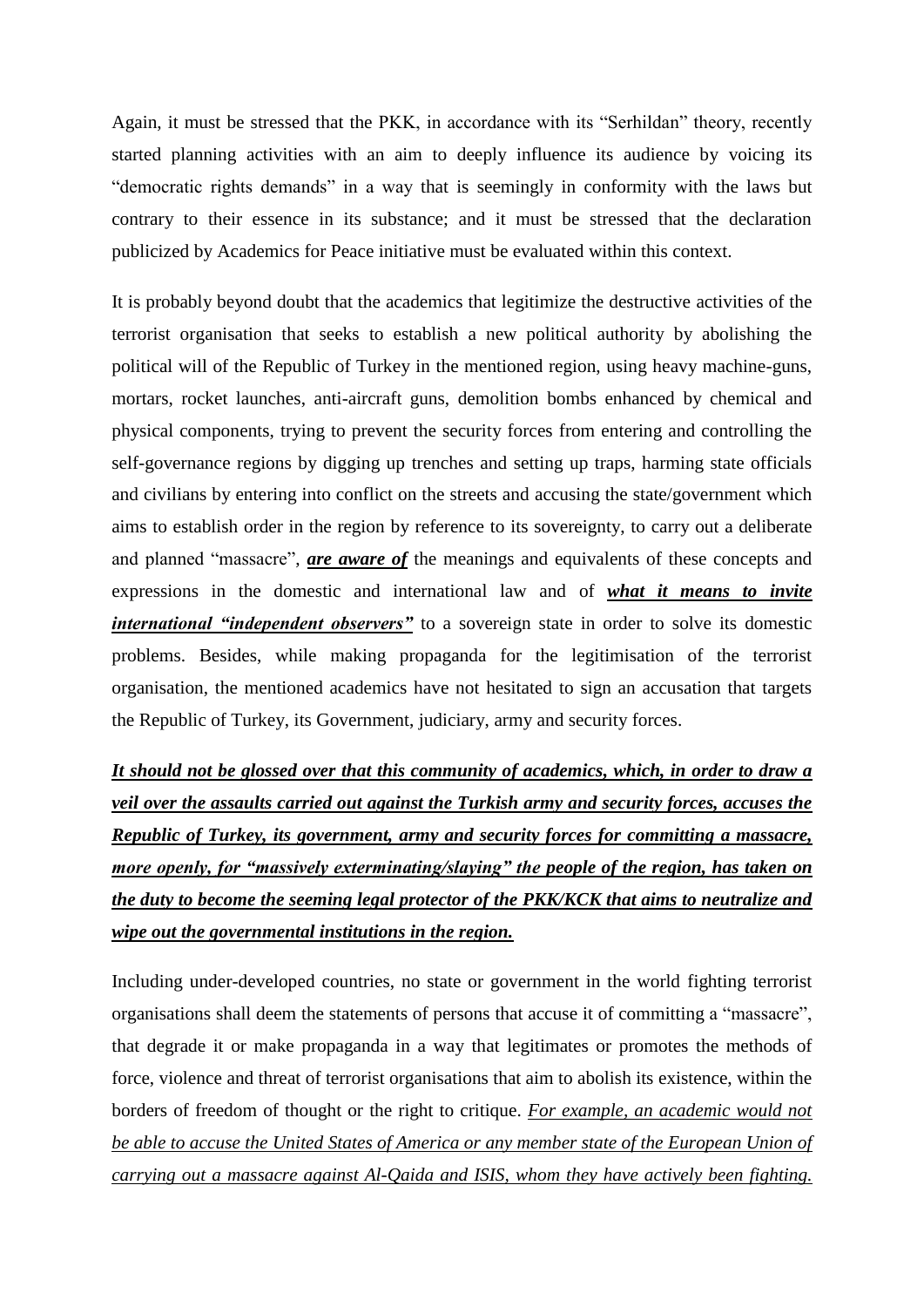The legal systems of the respective countries would never let this happen. The ones who act contrary to this would become subject to sanctions on the grounds of committing a crime against her/his country and even for betrayal. The direct involvement of the domestic signatory academics has laid the ground for foreign academics in to participate by a declaration that contains propaganda for an organisation that aims to annihilate the state and the government of Republic of Turkeywithout considering the risks. Through the act of making propaganda for the mentioned text in international platforms, the domestic academics that prepared and signed the declaration have committed a crime against the Republic Turkey to which they are affiliated.

The foreign academics that have signed the text or supported the signatories have supported their so-called Turkish colleagues through propaganda campaigns organized abroad (by writing articles and letters, giving lectures and holding press conferences etc.). And this is an indicator of the fact that, an organized and extensive action against the Republic of Turkey and its Government has been organized with multifaceted and intricate international connections.

Additionally, some academics that hold positions in the universities of Istanbul have argued that "the prosecutor's office has started an investigation before specifying the crime" and have therefore directly served the ends of the organisation by initiating a campaign of abuse that seeks to render the judiciary a target of domestic and international public opinion.

Chris Stephenson, a lecturer at Bilgi University, in solidarity with his so-called colleagues under custody, arrived at the Court House of Istanbul carrying material in his bag deliberately to be used for propaganda for the terrorist organisation and wanted to support the defamation campaign in the international community against Turkey.

The defamation propaganda and campaign against Turkey was furthered by several foreign organisations which cancelled events they had planned to hold in Turkey in referenced to "the pressure imposed on academics and the violations of their rights", but essentially to render Turkey a target of international public opinion. It is impossible to assume that these kinds of activities that seek to magnify the propaganda by depicting Republic of Turkey and its Government as unrighteous even though it is hundred percent right, have arisen on their own accord and independently of each other.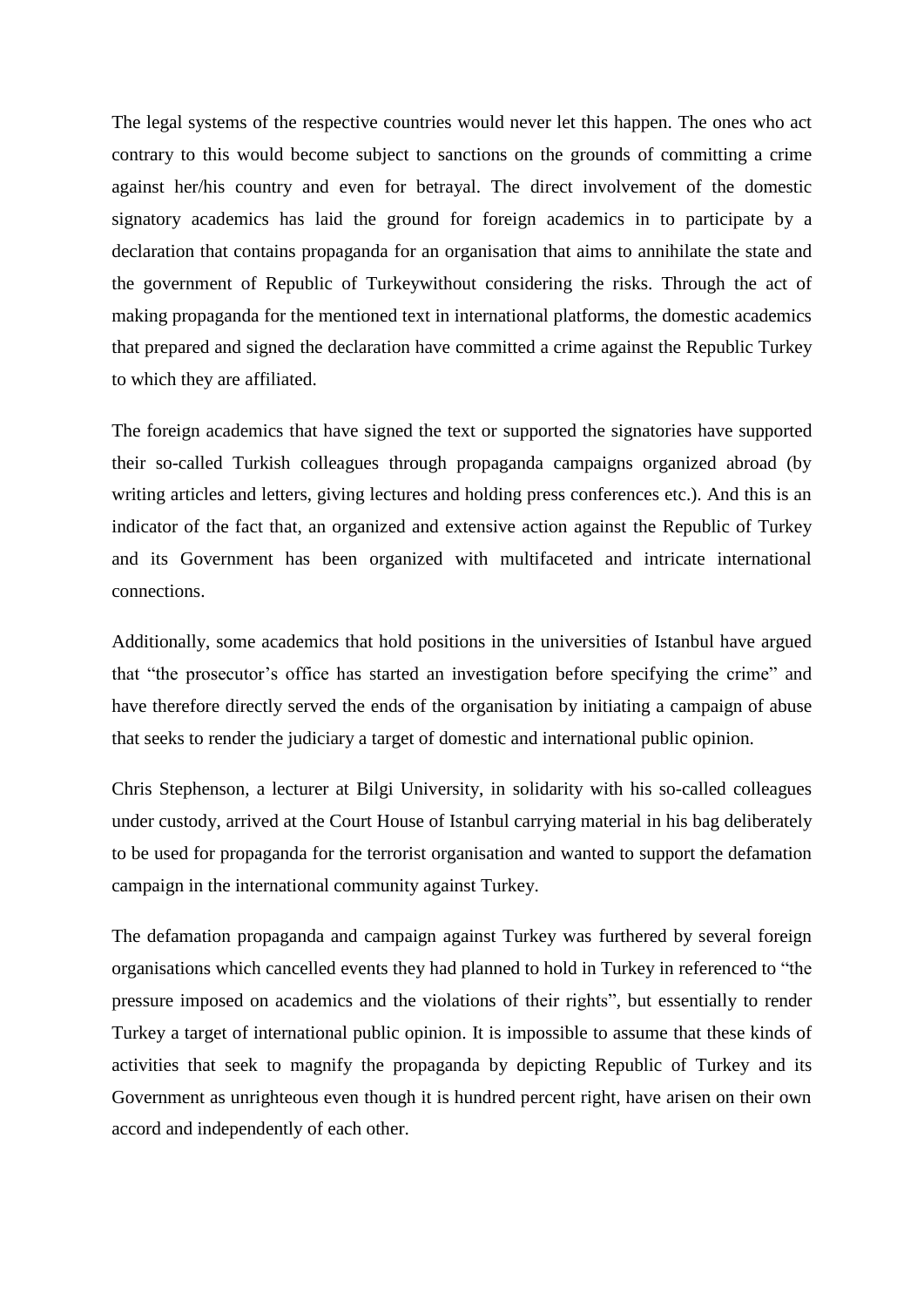As the legal process regarding some of the academics that signed the declaration began, their colleagues and fellow signatories prepared a second declaration to consolidate their propaganda campaign. *The signatories of the second declaration sought to cast a shadow on the investigations and targeted the higher education institutions, security and judiciary organs. With expressions like "human bones and burned out human bodies have been found in the provinces and historical artefacts have been damaged", they went further and tried to make the Republic of Turkey and its Government pay for activities that are actually carried out by the PKK.*

In order to shape public opinion, the relevant academics held various press conferences, carried out so-called watch duties, organised demonstrations and, in order to present the detained academics as victims, they tried to carry out protests on the themes of "freedom of thought and expression" and "the right to criticize" by way of all kinds of written and oral means of communication, using in particular the media, and used all this as a cloak for the committed crime.

Those academics subject to administrative actions in their universities and those that have been dismissed from their posts have given lectures under the name "Solidarity Academies" and have thereby provoked the public and the students of the universities they were affiliated to against the Republic of Turkey and its Government.

Looking at the methods and expressions employed, it is our understanding that the academics that signed the declaration prepared the ground for partitions by creating a sense of mistrust towards the state and the government within the national and international public and by creating social separations, and consequently that they planned to destroy public order, weaken the state and to reach their goal by stressing that "a chaotic environment reigns the country's East and South-East, and the judiciary is acting under the influence of the politicians".

Undoubtedly, it is a democratic right to sign a document that contains no criminal elements. But the academics that expressed their desire to implement an environment of peace and democracy in the country signed a declaration that contains criminal elements in that it legitimizes a terrorist organisation that seeks to bring about a civil war by digging trenches, attacking security forces and using civilians as human shields, and that, in the subsequent environment of chaos, seeks to lift the state's sovereignty in the region. They signed a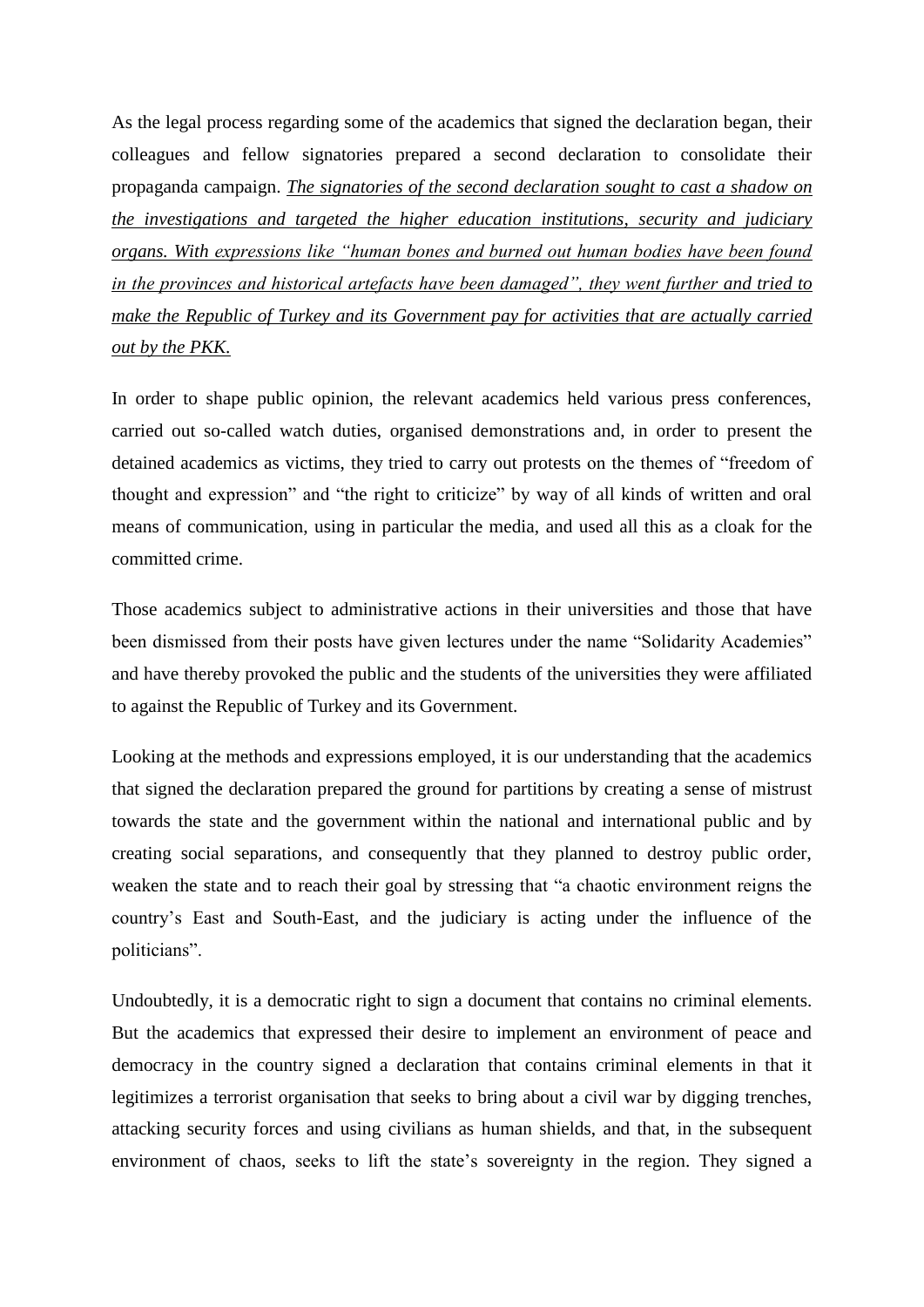declaration that further accuses the state forces that attempt to assure the unity, integrity, peace and order of the country of "carrying out massacre".

It cannot be within the limits of the freedom of thought to attribute a concrete act or stance to a person or institution that would compromise its honour, dignity, esteem or prestige or to make claims regarding that person or institution that are contrary to the facts. Even in the most libertarian states, expressions of insult are not protected and propaganda for terrorist organisations is not tolerated.

In Spain, a country that has fought the armed terrorist organisation ETA for many years, it is forbidden to vindicate those that partook in acts of terror by any means, including mass communication, to make statements that would humiliate the victims of these crimes and to use expressions that glorify the terrorist organisation. Persons who commit these crimes are punished in accordance with the penal code. Even though ETA has declared to lay down arms, some people were detained during a commemoration ceremony in 2015 on the grounds that they glorified and made propaganda for the terrorist organisation.

Likewise, in the United Kingdom, following many years of struggle against the terrorist organisation IRA and more recent attacks by international terrorist organisations, statements that are perceived as terror propaganda by its audience and that would encourage this audience to commit terrorist actions are punishable according to the anti-terror law.

In the United States of America, which was targeted by international terrorist organisations in recent years, the Supreme Court, with a view to the interests of the country, has prohibited terrorist organisations to give statements aimed at manipulating and distorting truths and threating the country. Besides, in USA, not only those that make propaganda for terrorist organisations, but also those assumed to be connected to these organisations face heavy sanctions, get deported or banned from entering the country.

The ECHR also accepts that statements can be limited which incite people to hatred and hostility based on discrimination by reference to religion, language and ethnicity on the grounds of national security, public order territorial integrity, recognizing that, "even though they generally regard a specific region, actions that can harm the territorial integrity and the national security of a country do concern the existence of the entire state and the country".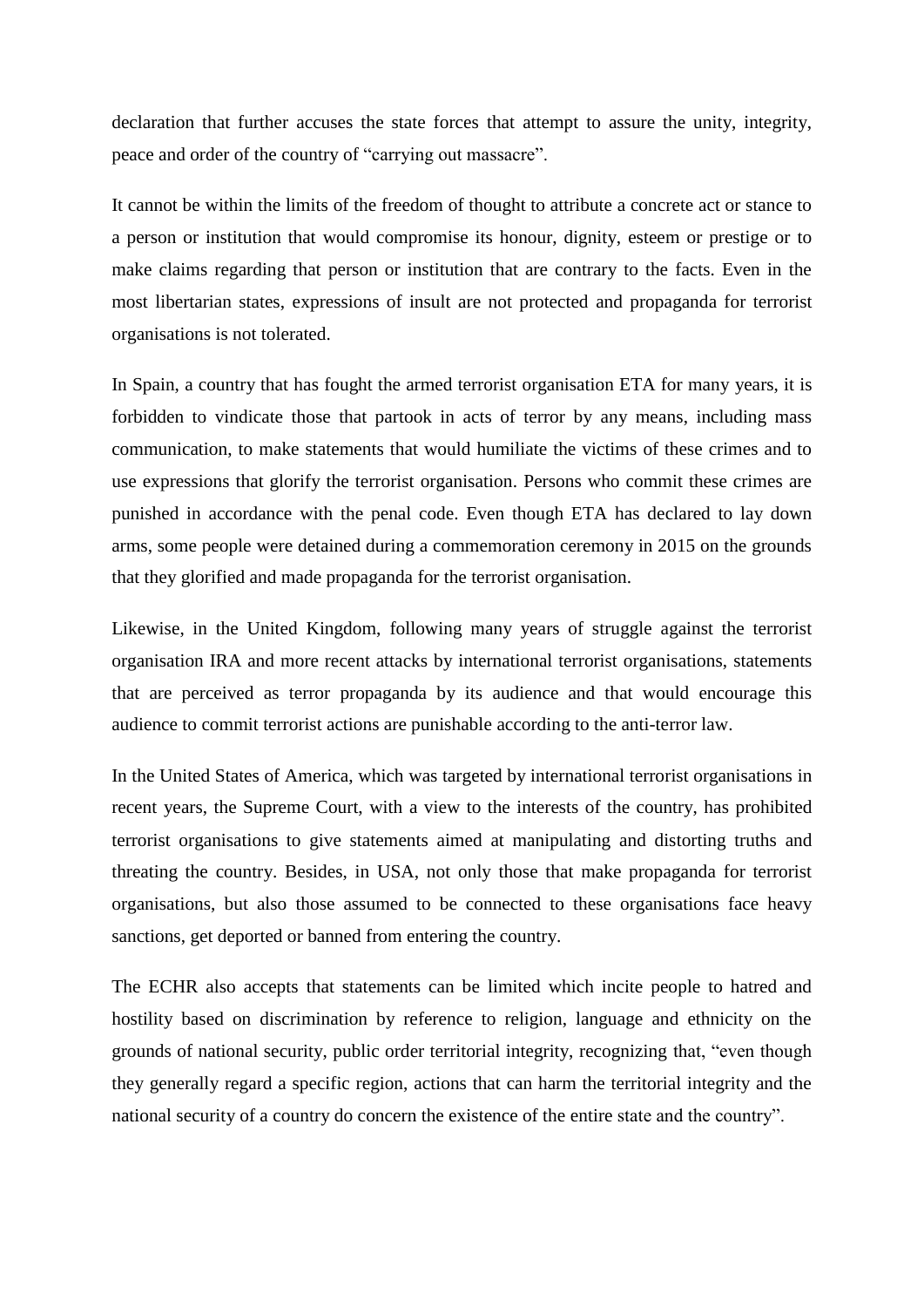In addition, a state's preventative measures must be taken in a reasonable way considering that the ECHR has stated that "in evaluating the incidents, the margin of appreciation of a state which sees the country's integrity under threat is greater than the margin of one faced with effects of a more singular dimension".

Similarly, the ECHR has decided that "critical evaluations can be asserted insofar as they establish the truth" and found statements wrong that sought to depict the state and its institutions negatively through untruthful and groundless claims.

Moreover, the ECHR "accepts that all kinds of ungrounded, malicious and defamatory statements can be arranged/corrected by the norms of criminal law. Given that the ECHR, for instance, rejected accusations regarding Nazism that indirectly bring to mind a massacre, it should not be compatible with the law to legitimize the methods of force, violence and threat of the PKK/KCK or to make propaganda in a way that encourages the employment of these methods by accusing the state, the government, the judiciary, the army and the security forces of committing a massacre.

#### **CONCLUSION**

In conclusion, by analysing the text of the declaration and the actions simultaneously carried out, it is considered evident that the texts of declaration in question cannot be deemed within the limits of freedom of expression and the right to critique; that the text is essentially not different from declarations published by the PKK; that the text does not defend human rights but instead defends and makes propaganda for the PKK which violates human rights; that the heading of the text and concepts and phrases like massacre, torture and deportation have been consciously selected and used/stressed in the text and that the academics are aware of the associations they make through these meanings; that the methods and statements that seek to legitimize the methods of force, violence and threat of the terrorist organisation PKK/KCK, which is the perpetrator and the cause of the incidents in the region, have been promoted; that the text aims to prevent the Republic of Turkey from taking measures against acts of terror; that it contains messages aiming to incite chaos in the country and adopts related objectives; that the state is humiliated and accused of pursuing measures aimed at preventing humanitarian needs from being catered for in the region; that it has sought prevent the government, the army and the security forces from carrying out their duties; that it has sought to make foreign states intervene in the domestic affairs of Turkey by attracting their attention;